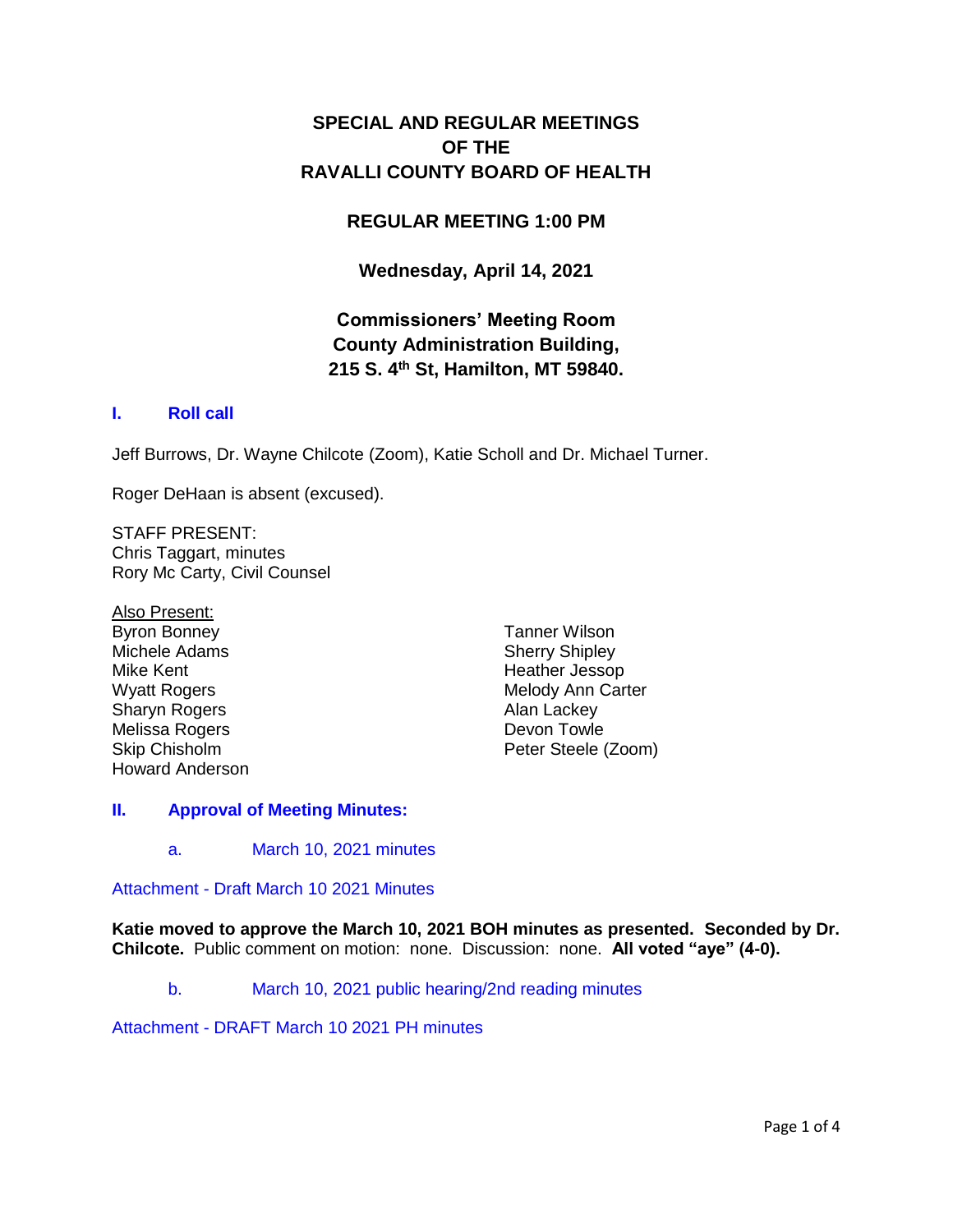**Katie moved to approve the March 10, 2021 BOH Public Hearing/second reading minutes as presented. Seconded by Dr. Turner.** Public comment on motion: none. Discussion: none. **All voted "aye" (4-0).**

### **[III. Correspondence:](http://ravalli-mt.granicus.com/wordlinkreceiver.php?clip_id=97f42e41-842a-4961-ab0c-84b400fcadcc&meta_id=72a60724-a76b-45d2-b931-633cf0ec1f00&time=112)**

None.

### **IV. [Department Reports:](http://ravalli-mt.granicus.com/wordlinkreceiver.php?clip_id=97f42e41-842a-4961-ab0c-84b400fcadcc&meta_id=9e3f5fc1-5327-4c60-af64-991d733649a1&time=120)**

1. [Health Officer](http://ravalli-mt.granicus.com/wordlinkreceiver.php?clip_id=97f42e41-842a-4961-ab0c-84b400fcadcc&meta_id=6663b246-2e78-4761-ba51-75f5b2af7067&time=123)

Present: Dr. Carol Calderwood Michele Adams, Marcus Daly Memorial Hospital

2. [Public Health Nurse's Report/Emergency Preparedness/WIC -](http://ravalli-mt.granicus.com/wordlinkreceiver.php?clip_id=97f42e41-842a-4961-ab0c-84b400fcadcc&meta_id=4fcb6eec-d874-4384-8823-4fea58582c31&time=1591) COVID update

Present: Tiffany Webber, PHN Erik Hoover, OEM

Attachment - [PHN Report 1 of 2](http://ravalli-mt.granicus.com/DocumentViewer.php?file=ravalli-mt_4290c321eb1d629c061dd6715930f5bc.pdf)

Attachment - [PHN Report 2 of 2](http://ravalli-mt.granicus.com/DocumentViewer.php?file=ravalli-mt_0de6c93e781b94f7851e7cceb6affba4.pdf)

**Katie moved to approve the Checklist for Review and Approval of Communicable Disease Reporting and Transport Protocols as presented. Seconded by Dr. Chilcote.** Public comment on motion: none. Discussion: none. **All voted "aye" (4-0).**

#### 3. [Environmental Health Report](http://ravalli-mt.granicus.com/wordlinkreceiver.php?clip_id=97f42e41-842a-4961-ab0c-84b400fcadcc&meta_id=cdee054d-c325-432f-973b-7f0058e08ba4&time=3541)

Present: John Palacio, RCEH

#### **V. New Business:**

1) [Review with possible decision on the appeal of denied replacement](http://ravalli-mt.granicus.com/wordlinkreceiver.php?clip_id=97f42e41-842a-4961-ab0c-84b400fcadcc&meta_id=bb1f0db3-3d53-460d-a896-e6982a6a1e21&time=3708)  [wastewater permit application by Sharyn Rogers -](http://ravalli-mt.granicus.com/wordlinkreceiver.php?clip_id=97f42e41-842a-4961-ab0c-84b400fcadcc&meta_id=bb1f0db3-3d53-460d-a896-e6982a6a1e21&time=3708) John P.

[Attachment -](http://ravalli-mt.granicus.com/DocumentViewer.php?file=ravalli-mt_0b0cc153320e22270c961224b7d36afe.pdf) Legal Ad

Attachment - [Appeal Staff Report](http://ravalli-mt.granicus.com/DocumentViewer.php?file=ravalli-mt_8f110365b4daed5aaf7e72b6cf619f94.pdf)

Present: Sharyn Rogers Wyatt Rogers Howard Anderson John Palacio, RCEH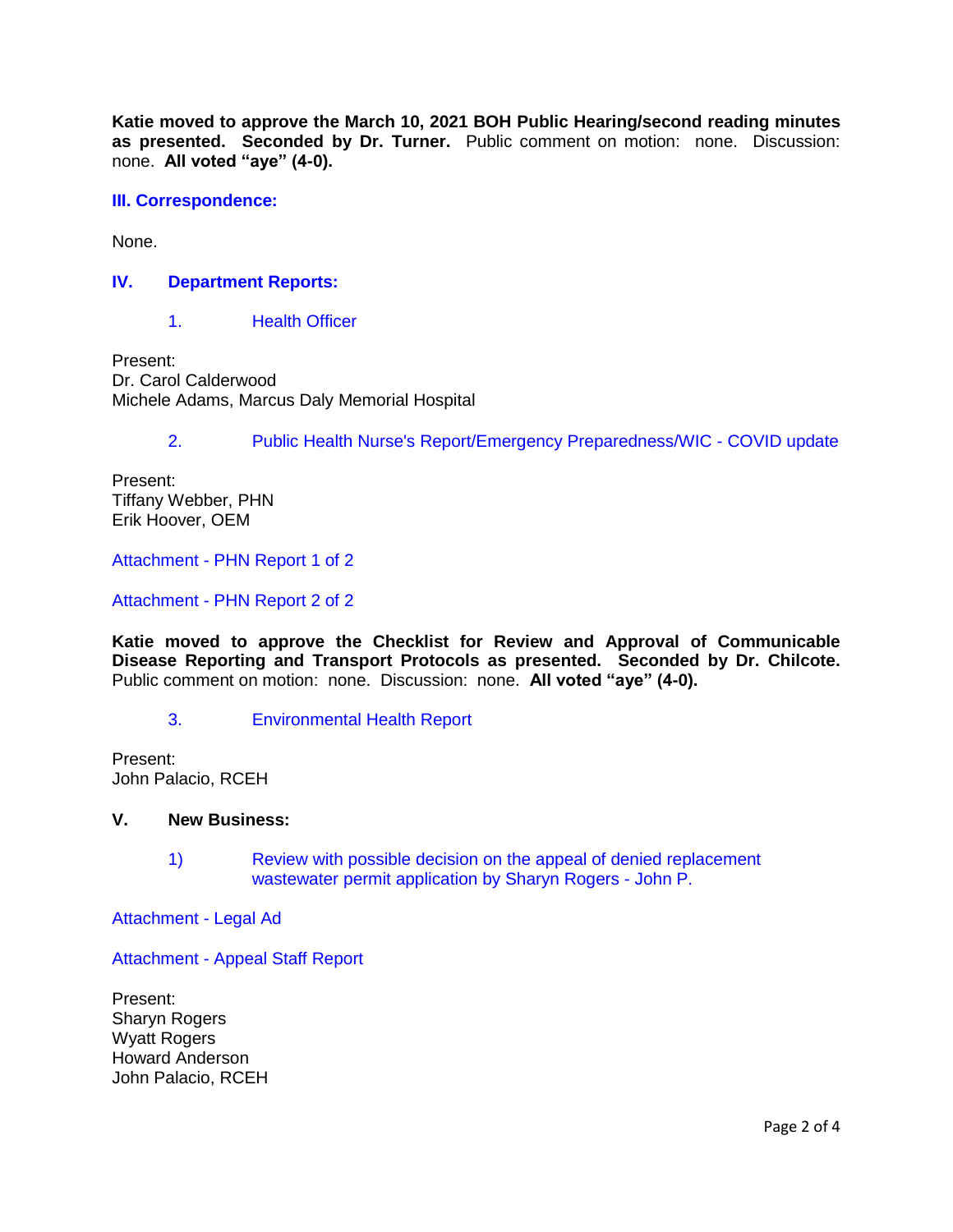**Katie moved to continue this discussion until the groundwater monitoring is completed. Seconded by Dr. Turner.** Public comment on motion: none. Discussion: Jeff, Dr. Turner, Katie. **Katie withdrew her motion. Dr. Turner withdrew his second. Motion died.**

**Dr. Turner moved to deny the replacement wastewater system permit as submitted by Sharyn Rogers. Seconded by Katie.** Public comment on motion: Skip Chisholm and Howard Anderson. Discussion: none. **All voted "aye" (4-0).**

2) [Discussion with possible decision on ad campaign fund allotment in](http://ravalli-mt.granicus.com/wordlinkreceiver.php?clip_id=97f42e41-842a-4961-ab0c-84b400fcadcc&meta_id=59880f37-5f53-47a1-b9e3-0181dfa9d9f3&time=6887)  [collaboration with Board of Realtors –](http://ravalli-mt.granicus.com/wordlinkreceiver.php?clip_id=97f42e41-842a-4961-ab0c-84b400fcadcc&meta_id=59880f37-5f53-47a1-b9e3-0181dfa9d9f3&time=6887) John P.

Present: Sherry Shipley Mike Kent John Palacio, RCEH

**Katie moved to approve up to \$5,000.00 for the collaboration between the Board of Health and the Board of Realtors for a communication and community outreach and education program pertaining to the new wastewater regulations, with funds from account 2386- 101000. Seconded by Dr. Chilcote.** Public comment on motion: Skip Chisholm. Discussion: Jeff, Katie and John. **All voted "aye" (4-0).**

3) [Discussion with possible decision on a Compliance Order for Parcel #'s](http://ravalli-mt.granicus.com/wordlinkreceiver.php?clip_id=97f42e41-842a-4961-ab0c-84b400fcadcc&meta_id=faabfcde-684d-425b-852f-8d8c1de1ed4d&time=8157)  [1290000 and 1290070. Occupied Buildings without an approved means of](http://ravalli-mt.granicus.com/wordlinkreceiver.php?clip_id=97f42e41-842a-4961-ab0c-84b400fcadcc&meta_id=faabfcde-684d-425b-852f-8d8c1de1ed4d&time=8157)  [wastewater disposal, unlicensed public accommodations –](http://ravalli-mt.granicus.com/wordlinkreceiver.php?clip_id=97f42e41-842a-4961-ab0c-84b400fcadcc&meta_id=faabfcde-684d-425b-852f-8d8c1de1ed4d&time=8157) John P.

Present: Kelly Arnold, RCEH John Palacio, RCEH Devon Towle Tanner Wilson

Findings of Fact (FOF):

FOF 1: There are three (3) porta potties which shall require continued weekly pumping, and weekly pumping reports submitted to RCEH;

FOF 2: No damage is being done to groundwater due to no wastewater discharged;

FOF 3: A holding tank shall be installed within thirty (30) calendar days from today;

FOF 4: The owner will apply for the minimum 1,000 gallon sized holding tank permit by Friday, April 16, 2021; and

FOF 5: The owner will apply for a public accommodations permit by Tuesday, April 20, 2021.

**Katie moved that based upon the findings of fact, to stay the issuance of a Compliance Order and grant the owner a thirty (30) day extension for continued use of the three (3) porta potties, contingent upon the owner completing all items discussed and agreed to here today. Seconded by Dr. Turner.** Public comment on motion: Skip Chisholm. Discussion: Katie, Jeff, Devon Towle. **All voted "aye" (4-0).**

## **VI. [Old Business:](http://ravalli-mt.granicus.com/wordlinkreceiver.php?clip_id=97f42e41-842a-4961-ab0c-84b400fcadcc&meta_id=deb9c821-aa07-4fec-9c53-79ebd6453f51&time=11635)**

None.